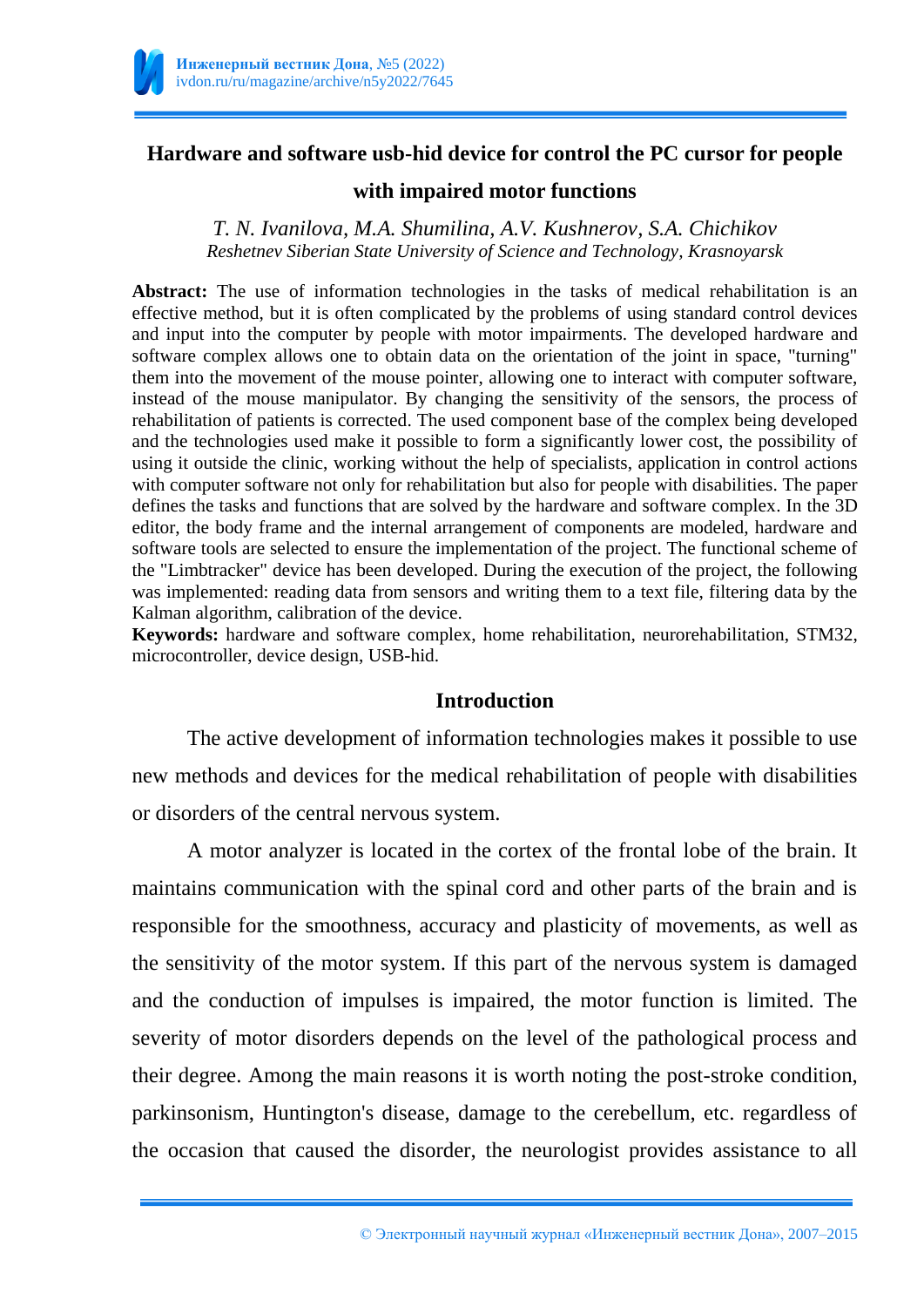

patients, preventing changes in the quality of life. Standard medical rehabilitation after diseases such as stroke, traumatic brain injury, Parkinson's disease is carried out using well-known clinical techniques: craft therapy, conservative prevention, massages, physical therapy exercises, but as practice shows, these rehabilitation methods are not enough [1]. The organization of patients' interaction with a computer through modern information technologies allows to significantly expand the possibilities of rehabilitation measures [2]. Therefore, it is necessary to introduce information and communication technologies into medicine, which will allow providing a more efficient and comfortable life for patients.

Full rehabilitation of patients takes from two months to several years. The reason for the long recovery is the limited time spent by the patient in the clinic, as well as a decrease in the patient's motivation due to the monotony of the exercises performed by one [3]. Rehabilitation therapists of the Krasnoyarsk region believe [4] that the patient should be involved in the rehabilitation process not only in the clinic but also in their daily life in conditions as close as possible to the real world.

According to the website of the Russian Federal State Statistics Service https://rosstat.gov.ru / [5] in recent years, the number of young people who have violations of sensory and musculoskeletal functions of the body has been growing, therefore, the relevance of developing a hardware and software complex for rehabilitation is significantly increasing.

The purpose of the hardware and software complex development is to create a universal hardware and software complex based on the STM32 microcontroller, which will turn any joint of the body into a computer mouse, and, thanks to this, control the computer and solve the tasks of rehabilitation and communication of people with motor pathologies.

The development presented in the article can be successful when used in outof-hospital conditions by people with disabilities or undergoing rehabilitation.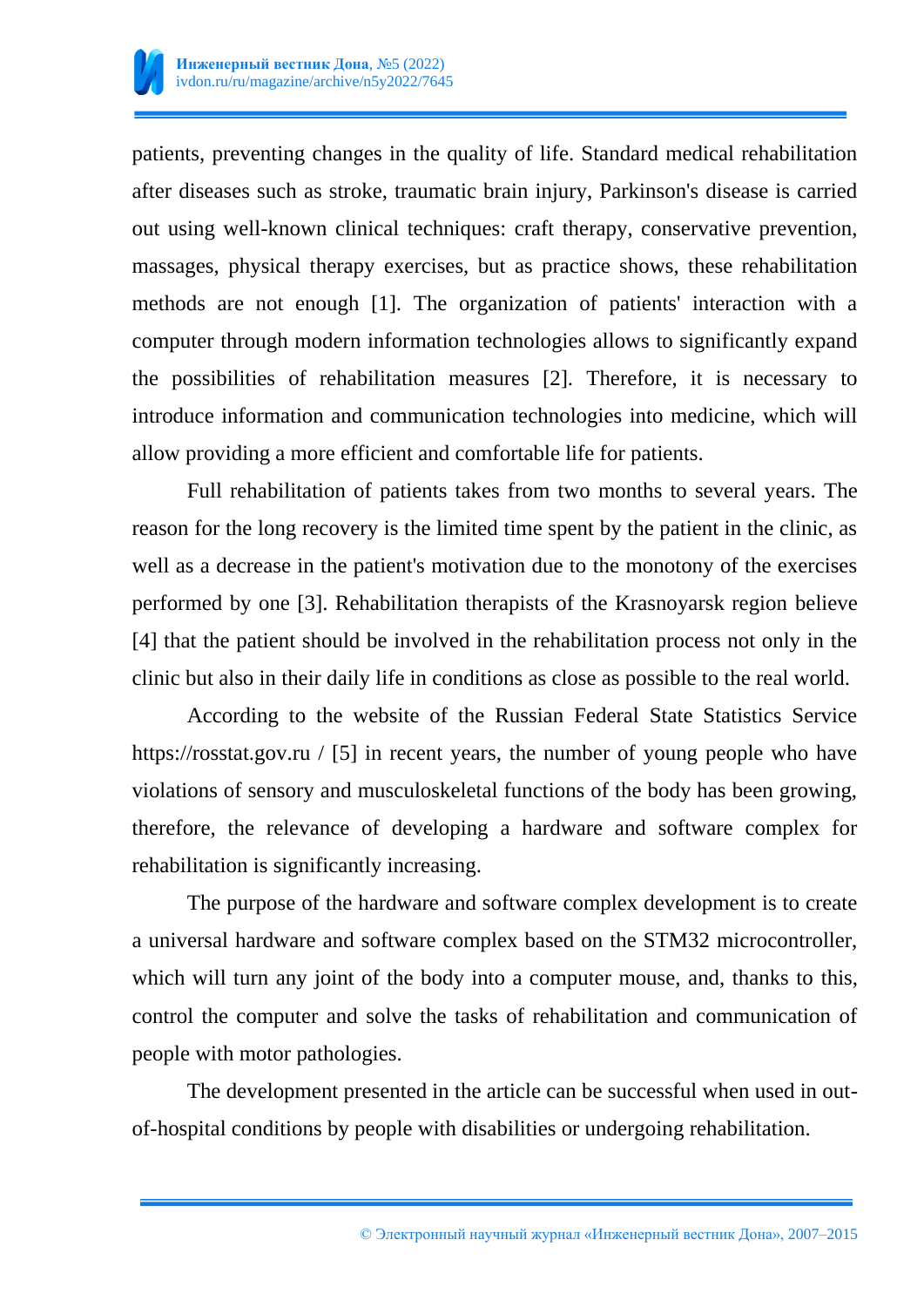

# **Applicability**

The areas of application of hardware and software complexes are quite diverse: database management, healthcare industry, manufacturing processes, gaming industry, etc.

The applicability of the developed hardware and software complex is the healthcare industry. The use of information technologies in health care in the information-oriented society is usually assessed according to two criteria:

solving specific social and economic problems;

improving the quality of diagnostics and treatment while reducing costs.

Let's take a closer look at the medical problems solved by the described development.

The first area of the complex's use is to develop communication among people with disabilities (motor functions), with impossible rehabilitation. For a full-quality life of people with disabilities, an important component is the ability to work and communicate using a computer. Such a complex is necessary for performing everyday tasks, it will be able to communicate, work, study. Even if it is not possible to work with the upper or lower limbs, it will be possible to do this through a computer, since the developed hardware and software complex will successfully help in the problem of difficulty or inability to control a computer mouse. To do this, the capabilities of the complex are used, the device of which is fixed on the active joint of a person.

The second area of use is in the rehabilitation of patients with a neurological profile, namely: for classes on the development of movements of the upper and lower limbs, both in the clinic and at home. Achieving complete recovery of the functions of the nervous system disrupted due to illness or injury, which led to movement disorders, is possible only through constant rehabilitation exercises carried out by the patient. Medical rehabilitation is carried out depending on the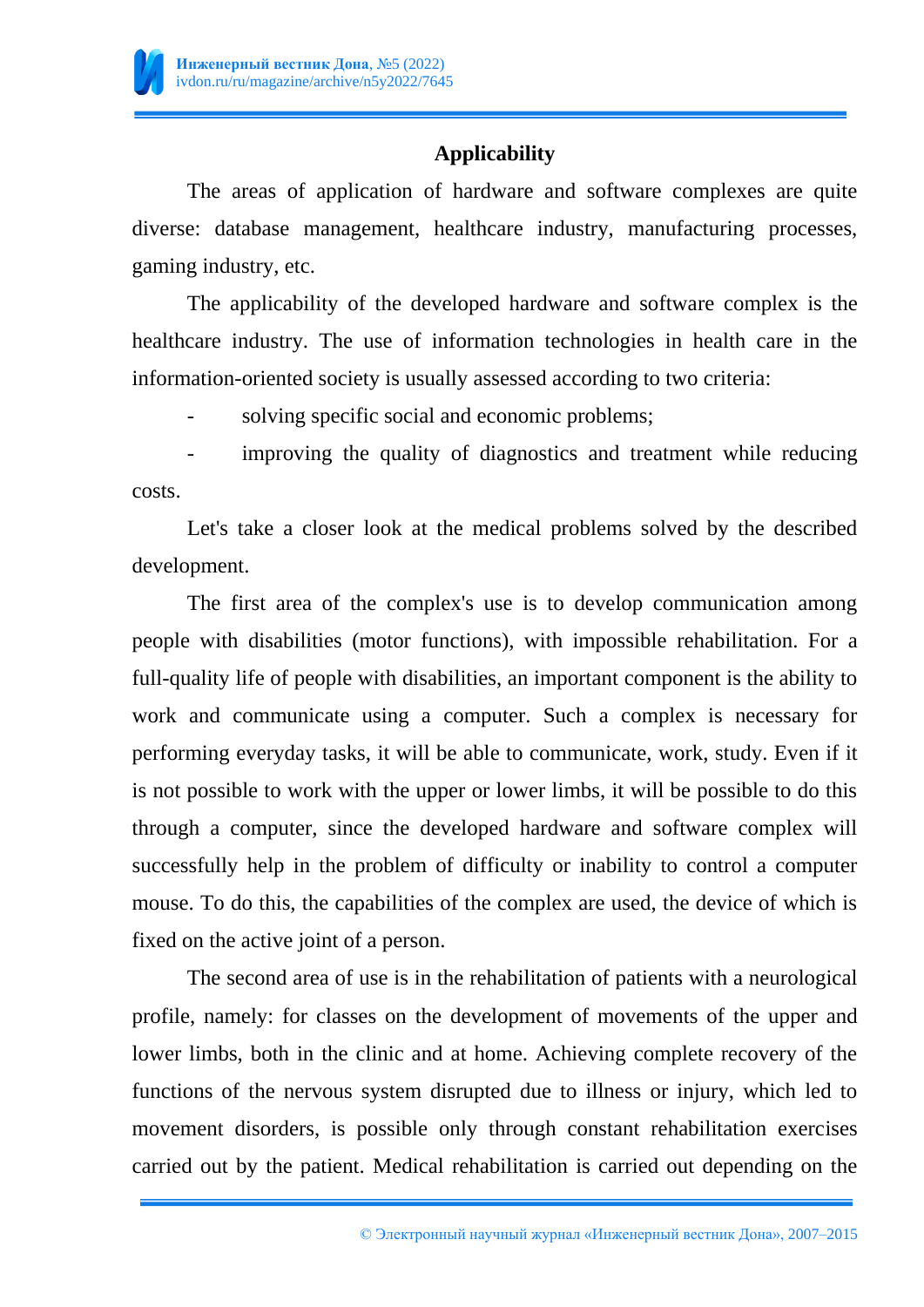

severity of the patient's condition in three stages. The use of the presented hardware and software complex is most important in the third period of medical rehabilitation, which is carried out in the late rehabilitation period, the period of residual phenomena of the course of the disease, in the chronic course of the disease without exacerbation and is a good addition to standard rehabilitation measures such as physiotherapy, physical therapy exercises, reflexology, manual therapy, psychotherapy, medicopsychology, etc.

Using the Limbtracker hardware and software complex, the patient can train the joint intensively both in the clinic and at home or in any other comfortable conditions. Such a method of recovery after injuries or diseases can be about several times more effective than performing exercises in a clinic [6]. The Limbtracker device has the ability to adjust the sensitivity of the sensor. In the initial stages, with a limited moving joint, one small movement leads to a significant cursor move. In the future, the patient will need to make more efforts to also move the cursor for the functional restoration of the joint.

This article presents a hardware and software complex that allows people with musculoskeletal disorders and people with disabilities to work on a computer without a mouse manipulator. The complex is able to adjust to individual parameters and the degree of the patient's disease by adjusting the sensitivity of the sensors.

The research conducted by the authors suggests that the presented development is mainly aimed at improving the quality of treatment and rehabilitation, low cost of the complex, and contributes to solving the problems of socialization of people with impaired functions of the musculoskeletal system.

#### **Goal setting**

The aim of the work is to develop a hardware and software complex that allows using a human joint to control a computer mouse, thereby performing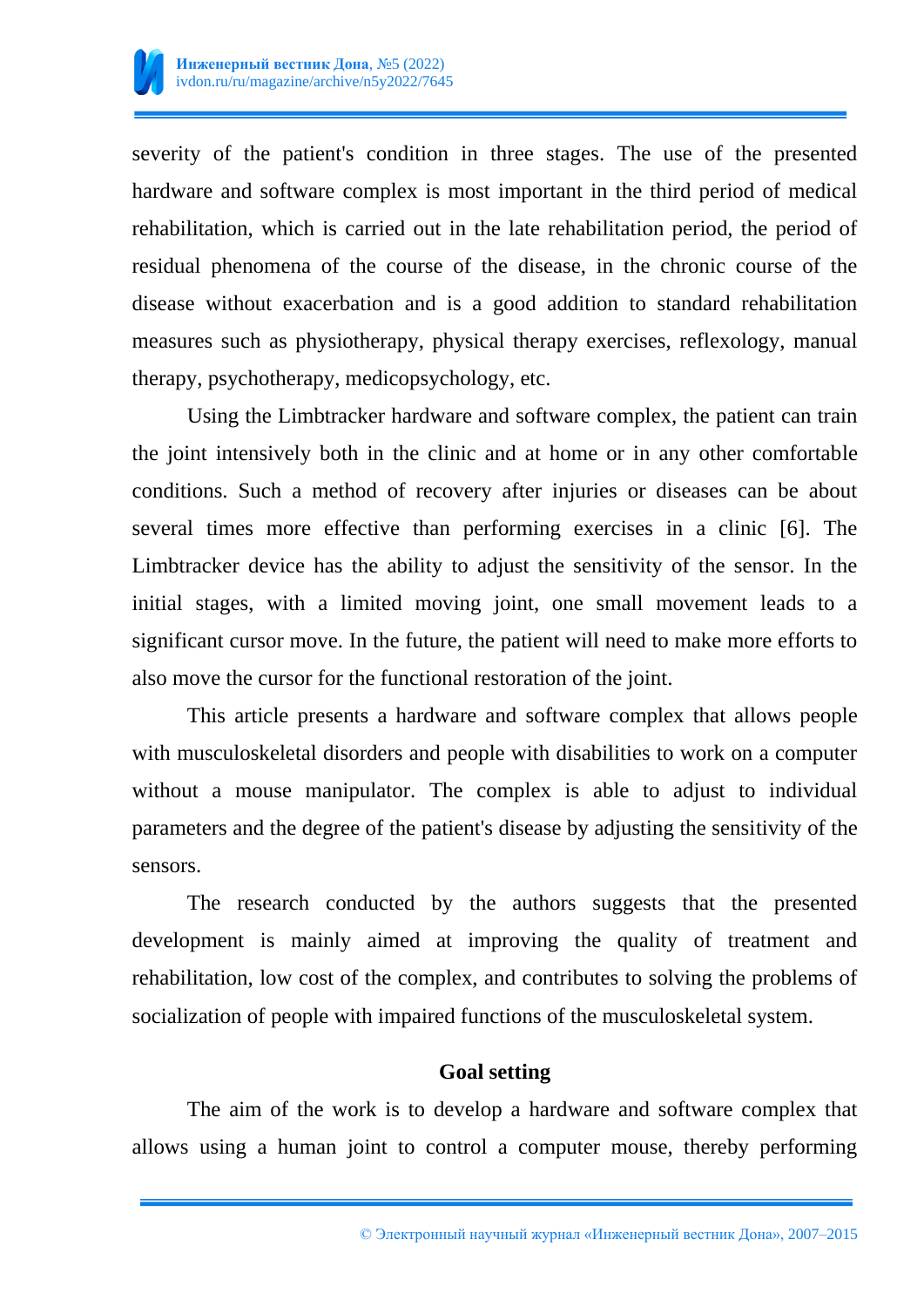

everyday tasks on a computer and solving problems of rehabilitation of people with pathologies, using a "faulty" joint to work on a computer.

The STM32 microcontroller uses a three-dimensional position detection system using an accelerometer, gyroscope, and magnetometer to control the computer cursor [7]. The signals from the microcontroller are transmitted via the USB interface.

The gyroscope and magnetometer on the microcontroller board reflect the three-dimensionality of space and represent a system of directions of rotation from any point of reference, which can be either our own body or any of the objects around us.

The device can be attached to any human joint, for example, as shown in Figure 1, it is attached to the shoulder joint, and the person, moving the shoulder, changes the position of the control cursor on the screen. It is also necessary to develop an emulation of a button, touching which is equivalent to pressing the left mouse button ("Enter") [8]. With the help of a fixed device on the joint, you can: work on a computer, write letters and study.

Let's list the functionalities for implementation in the "Limbtracker" complex:

- control of the mouse cursor of a personal computer using a device fixed on a human joint;

 changing the sensitivity of Limbtracker sensors for an individual human rehabilitation program;

ability to use "Limbtracker" without assistance at home.

These functions are absent in the known analogues [9 - 11].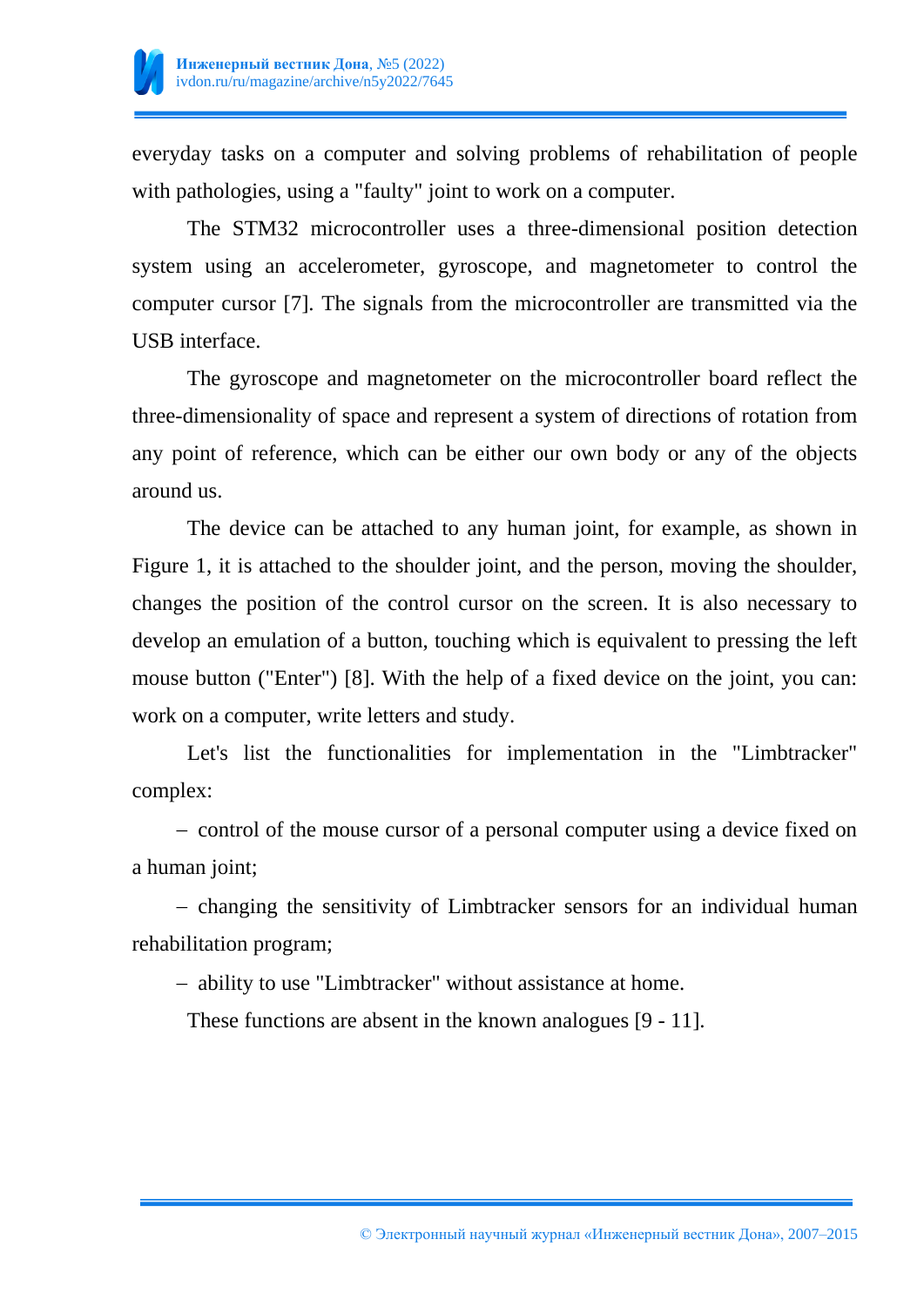

Fig.1. - An example of using a hardware and software complex

# **Analysis of similar solution**

Currently, existing foreign analogues, for example, YouGrabber virtual reality system (Switzerland), the Jintronix system (Canada), OpenSesame (Israel), either do not perform the necessary functions when used or have a very high cost [12].

People with disabilities need active work with modern information and communication technologies, which makes it possible to get basic education, complete vocational training, and also find a job.

There are methods of rehabilitation based on computer games. For example, using sensory gloves "Sensorehab" [9], which were developed by specialists from Krasnoyarsk. The complex is a set of computer games aimed at developing the motor functions of the hand of patients after a stroke. Exercises with a sensory glove were carried out as follows: the patient puts on a sensory glove on the paretic hand, which is a set of 5 flexible bend sensors that respond to movements (flexion and extension) of the fingers; the glove is connected via a USB cable to a personal computer. The method of restoring hand function using a sensory glove in patients has been shown to be effective in neurorehabilitation. This method of neurorehabilitation is applicable only to the hands, and not to any human joint.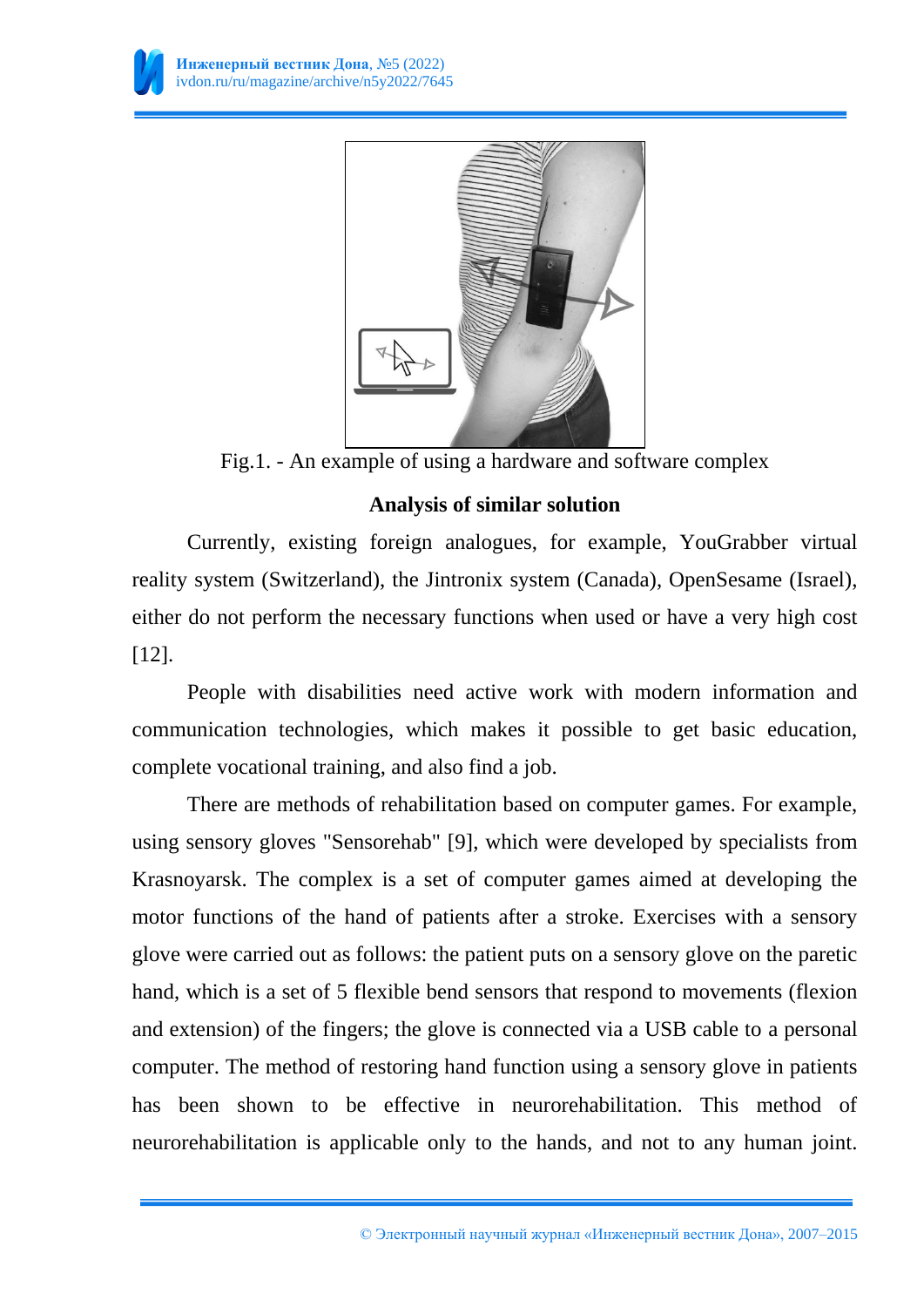

There were also a number of patients who were unable to fulfill even the simplest motor requirements and lost interest in the game.

Another similar system "Trust M" is designed to diagnose posture, objectively assess the effectiveness of the treatment, and to restore the balance function using the method of biologically active communication [10]. The system is close in terms of internal components, dimensions, and data transmission channels to the Limbtracker complex being developed. The Trust M complex was created to carry out a full cycle of restoration of human musculoskeletal functions in clinical conditions under the supervision of a specialist. The Trust-M complex has a number of disadvantages: the inability to use the system for rehabilitation at home, since it is intended for rehabilitation in a clinic, the high cost of equipment (from 1,000,000 rubles), and the mandatory assistance of a specialist.

Table №1

|                   | <i>LimbTrac</i><br>ker | Kinect | <b>SensoRehab</b> | Ortorent<br>Virtual | Trust-M   |
|-------------------|------------------------|--------|-------------------|---------------------|-----------|
|                   |                        |        |                   |                     |           |
| Independent use   | $^{+}$                 | $^{+}$ | $^{+}$            |                     |           |
| Versatility<br>of | $+$                    | $^{+}$ |                   | $+$                 | $+$       |
| fixation          |                        |        |                   |                     |           |
| Tracking          | $+$                    |        | $^{+}$            |                     | $^{+}$    |
| accuracy          |                        |        |                   |                     |           |
| Wireless          | $-+$                   |        | -                 |                     | $+$       |
| Hardware<br>and   | $^{+}$                 | $^{+}$ | $^{+}$            |                     |           |
| software          |                        |        |                   |                     |           |
| complex           |                        |        |                   |                     |           |
| for<br>Designed   | $^{+}$                 |        | $^{+}$            | $^{+}$              | $^{+}$    |
| rehabilitation    |                        |        |                   |                     |           |
| Cost, rub.        | $8000 -$               | 40 000 | 62 000            | 650 000             | 1 000 000 |
|                   | 35 000                 |        |                   |                     |           |

Comparative analysis of similar solutions

Analysis of existing complexes suggests that the Limbtracker device has a lower cost, can be used outside the clinic and without the help of specialists, and as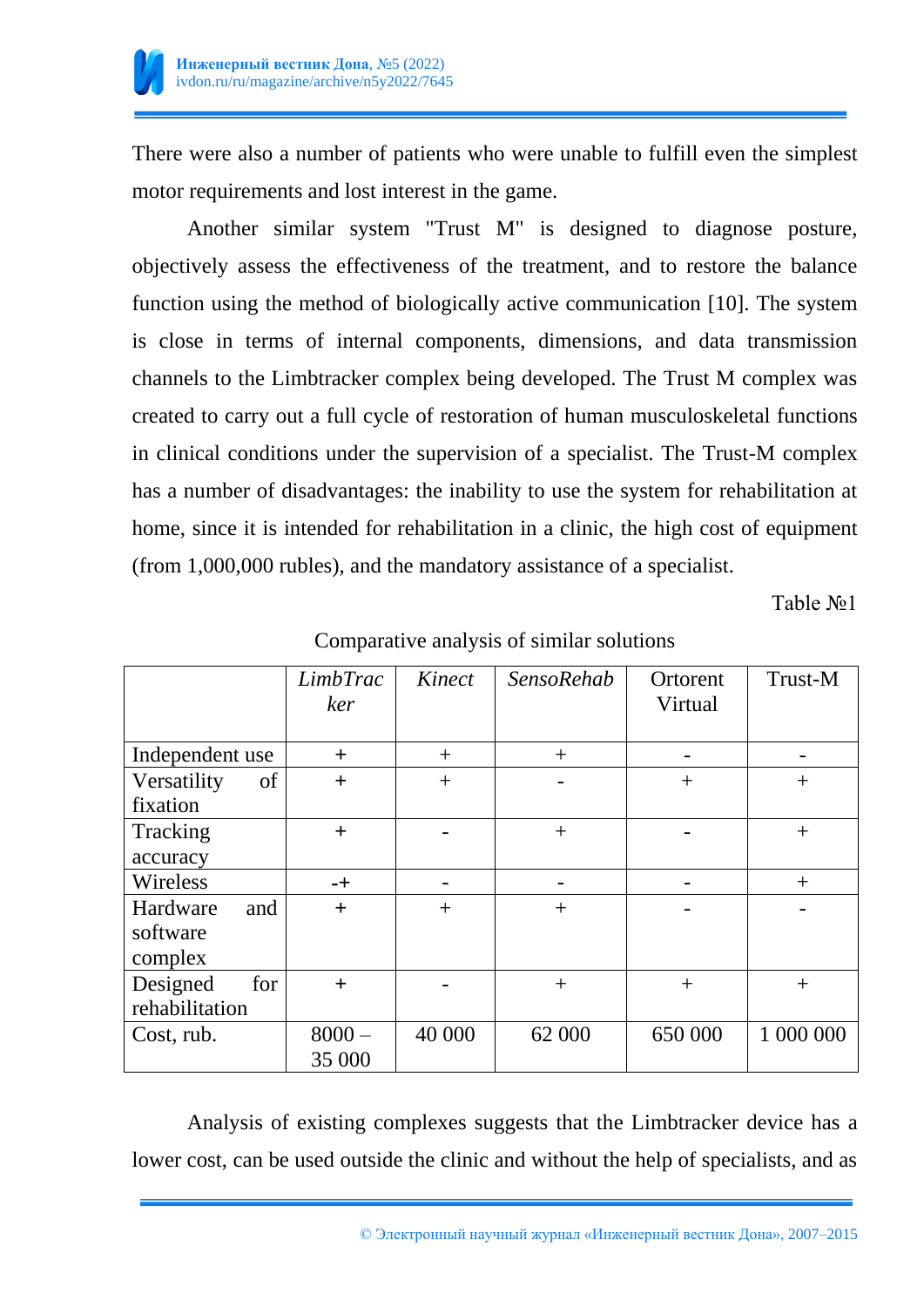

a result, can be used not only for rehabilitation but also for people with disabilities solving everyday tasks.

To work with the hardware and software complex, no specialized software is required, the device works with the standard USB-hid protocol for input and output devices, and can be used with standard drivers.

In the process of studying similar products, several prototypes were designed and the most suitable for the listed technical parameters and dimensions were selected.

Analysis of existing complexes suggests that the Limbtracker device has a lower cost, can be used outside the clinic and without the help of specialists, and as a result, can be used not only for rehabilitation but also for people with disabilities solving everyday tasks.

To work with the hardware and software complex, no specialized software is required, the device works with the standard USB-hid protocol for input and output devices, and can be used with standard drivers.

In the process of studying similar products, several prototypes were designed and the most suitable for the listed technical parameters and dimensions were selected.

# **Development of a hardware and software USB - hid device**

The development of a hardware and software complex can be divided into two parts: hardware and software. Hardware development consists of the creation of a prototype and a microcontroller program. The development of the software part consists of the designing of the software code of the microcontroller.

The device consists of a plastic case with snaps and an elastic fixing strap attached to it. The body frame was modeled in a 3D editor and printed using a 3D printer.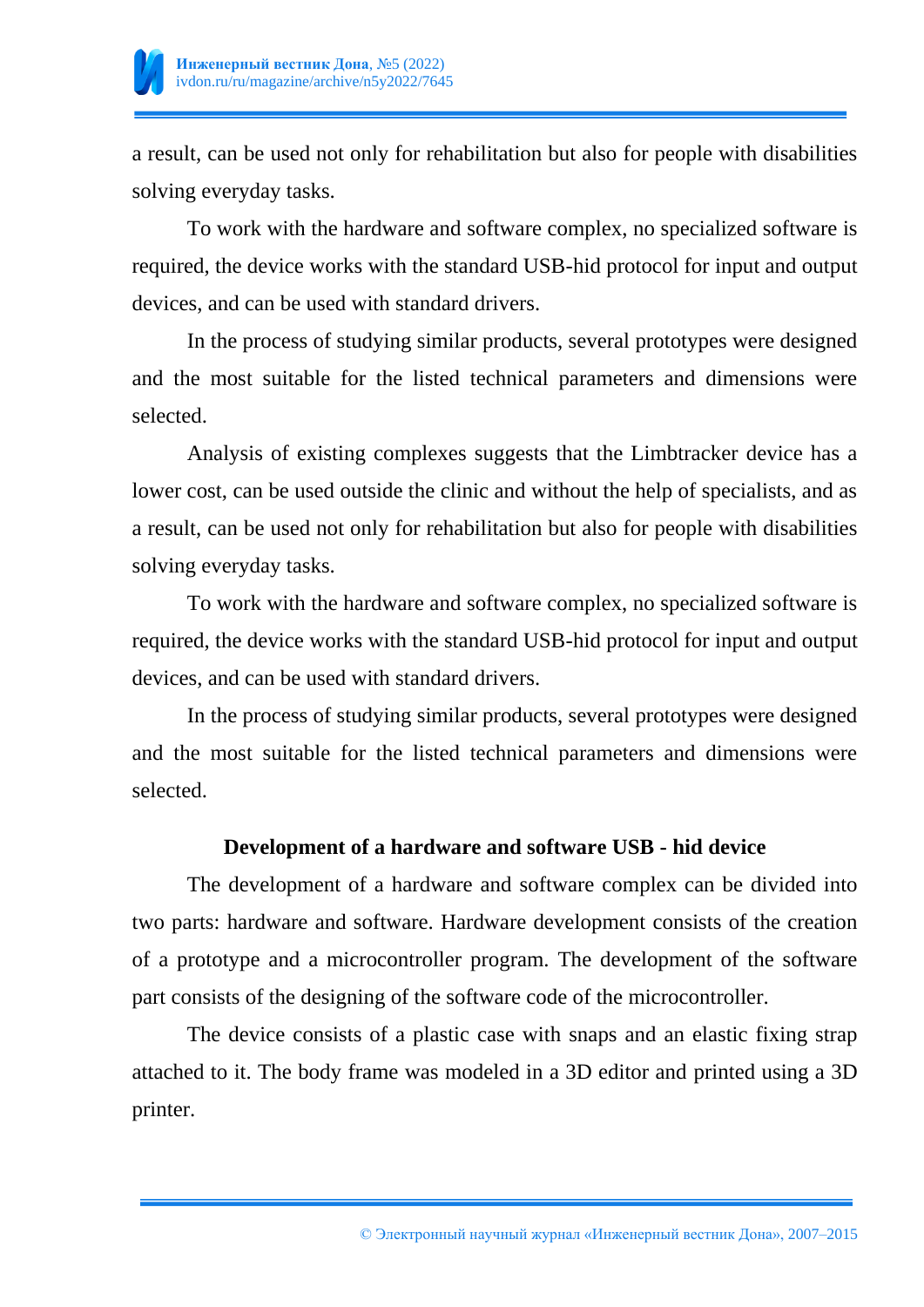

The block diagram of the device describes the processes occurring in individual parts of the device (sensors) or the device as a whole. Figure 2 illustrates the block diagram of the microcontroller:

mini-USB – mini-USB connector for connecting to a computer;

 Embedded STLink – ST-Link programmer/debugger integrated on the board;

– SWD – SWD interface programming connector;

I/O – microcontroller i/o ports;

RESET – microcontroller reset line;

- P1-Header/P2-Header– external pin connectors;

 LD1, LD2 – LEDs describing the work of the MK. LD1 - red LED COM designed to indicate USB communication between the PC and the ST-Link module;

B1, B2 –user, reset buttons [13].



Fig. 2. - Functional diagram of the internal components of the device

As can be seen from the diagram in Figure 2, the implementation of all functions is assigned to the microcontroller, including the processing of USB data.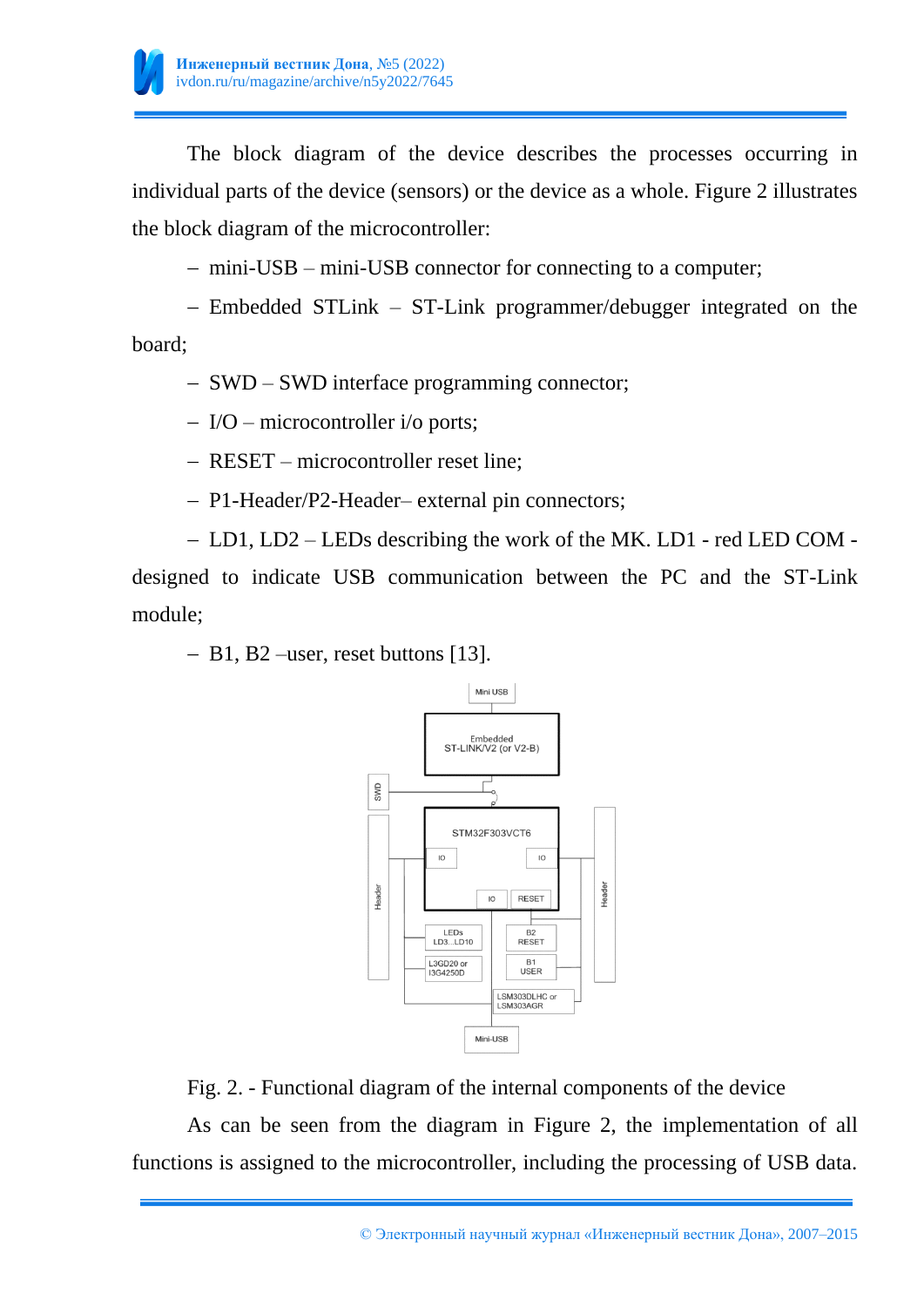

The device transfers data from the computer to the microcontroller using the USB hid protocol. Data transfer from sensors (accelerometer and gyroscope) to the microcontroller is carried out via the SPI protocol and the I2C bus.

The developers of such systems face the problem of optimal choice of both hardware and software that ensure the implementation of the project with minimal time and money. To solve this problem, it is necessary to choose a development environment and programming language that is convenient for programming for a microcontroller.

### **Development tools**

The development of the program code for the microcontroller is carried out in the high programming language C. The computer software being developed uses Python - a high-level programming language [14].

The program for calibrating accelerometer and magnetometer sensors is written in Python in the PyCharm development environment. The choice of the Python programming language is due to the fact that it is designed for mathematical calculations and programming of robotics and electronic devices. The code uses exception interception, that is, if there is an error in the program, it will not be completed, but will correct itself and continue its work.

The STMCubeIDE development environment was chosen as the programmer-debugger. STM32CubeIDE is a multifunctional development tool that is part of STM32Cube by STMicroelectronics company. STM32CubeIDE includes build and stack analyzers that provide the developer with information about the project status and memory requirements. STM32CubeIDE also includes standard and advanced debugging functions, including the kernel, memory, and peripheral register representations, as well as real-time variable value viewing, Serial Wire Viewer interface, and fault analyzer [15].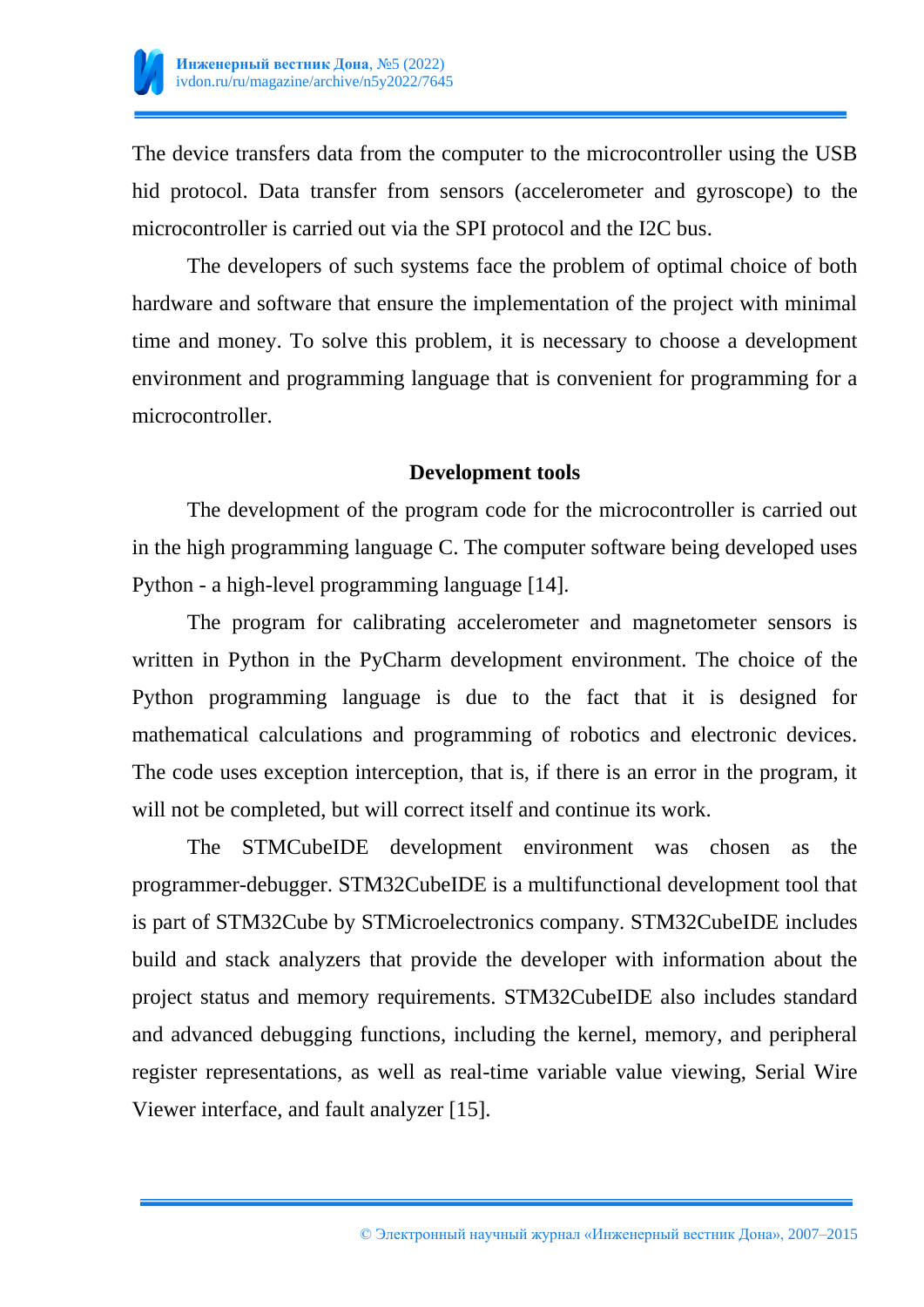

# **Determining the orientation of the device in space**

Determination of the orientation of the device in space is carried out in realtime using readings from orientation sensors of the MEMS type. The accelerometer and magnetometer measure the acceleration and magnetic field vectors in three mutually perpendicular axes X, Y, Z. The gyroscope measures the rotation speed along three axes. Measurements are carried out in an inertial frame of reference [16]. Fig.3 shows an image of a board with sensors, the axes are indicated.



Fig.3. - Board with orientation sensors

The STM32 microcontroller accepts raw data from MEMS orientation sensors as input and outputs it in high-level representation (transforms it) as commands for changing mouse coordinates or as a data stream to a virtual com port [17].

Data transformation in the form of changes in the coordinates of the mouse cursor occurs according to the following algorithm. At the first stage, the data obtained from the sensors is multiplied by a matrix of correction factors. Then they are normalized. Next, the values of the orientation angles are calculated relative to the initial position. At the final stage, the values of the angles are processed using the Kalman filter.

With the long-term operation of the device, there is an accumulation of error due to the instability of the gyroscope zero-point offset, which are caused by internal imperfections and noise. For periodic correction of the accumulated errors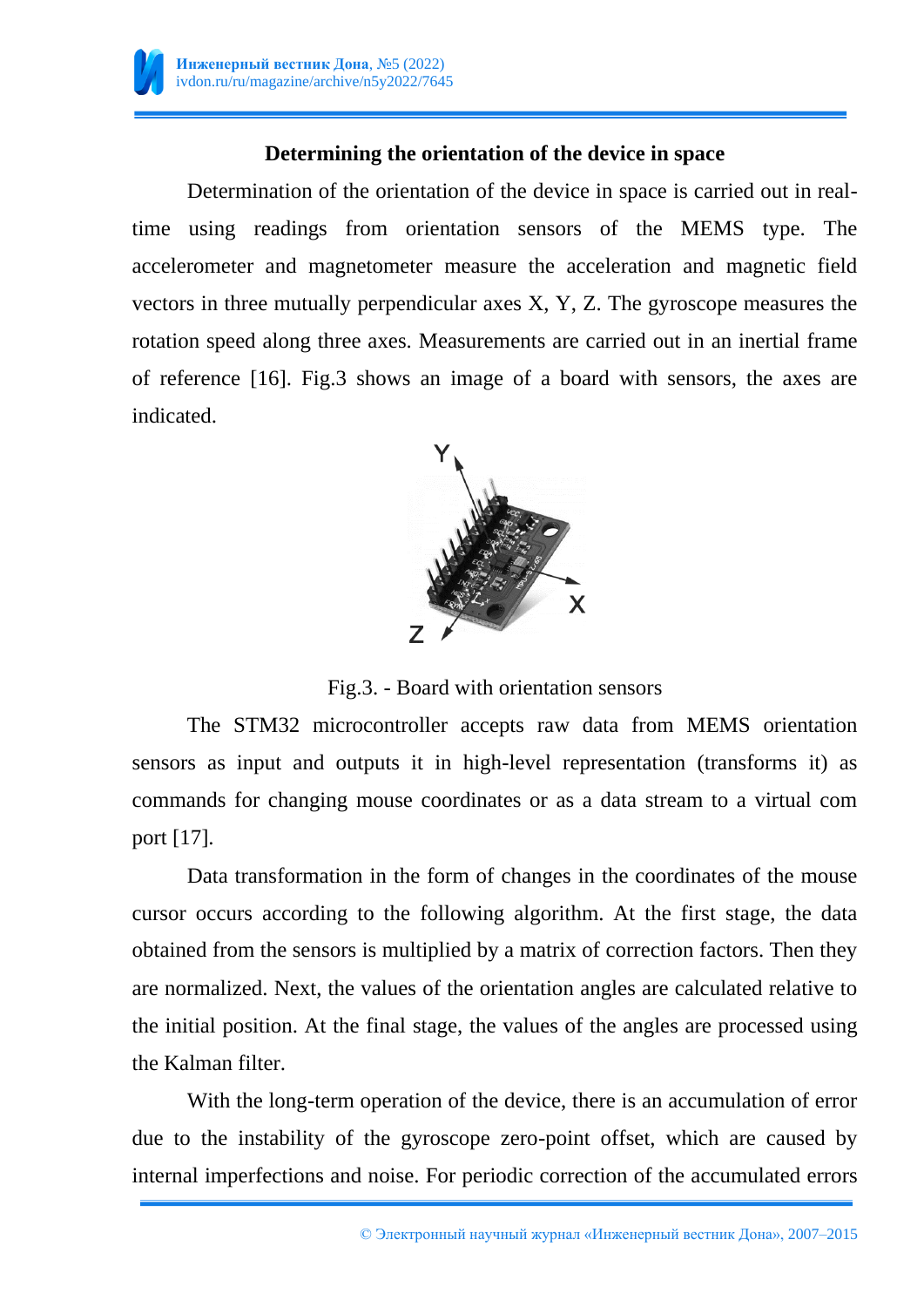

of the gyroscope, namely, to establish zero values of the gyroscope readings, we use the measured coordinates of the acceleration vector (A) and the geomagnetic induction vector (M) The angle between M and A must remain constant for any position of the device.

The magnetometer and accelerometer are calibrated once before using the device.

#### **Calibration of microcontroller sensors**

The main problem of MEMS sensors after mounting into the board are minor deformations that cause negative effects:

- offset zero position;
- incorrect scaling of measured values;
- non-orthogonality of sensor axes
- misalignment of sensor axes [18].

To achieve maximum measurement accuracy, the accelerometer and magnetometer are calibrated. For calibration, an algorithm is used to determine the magnetic field vector in a geocentric coordinate system, which uses data from a three-component accelerometer rigidly fixed relative to a three-component magnetic sensor.

The calibration task is to calculate the correction factor matrices for the M and A sensors. For each sensor, there are zero-point offset coefficients along the axes, scaling coefficients of the axes, rotation matrices for each axis of the sensor. The coefficients and matrices found are transformed into spatial transformation matrices. During the operation of the device, the uncalibrated M and A vectors read from the sensors are multiplied by the corresponding matrix, thereby correcting the displacement, axis scales, and misalignment of the sensors relative to each other.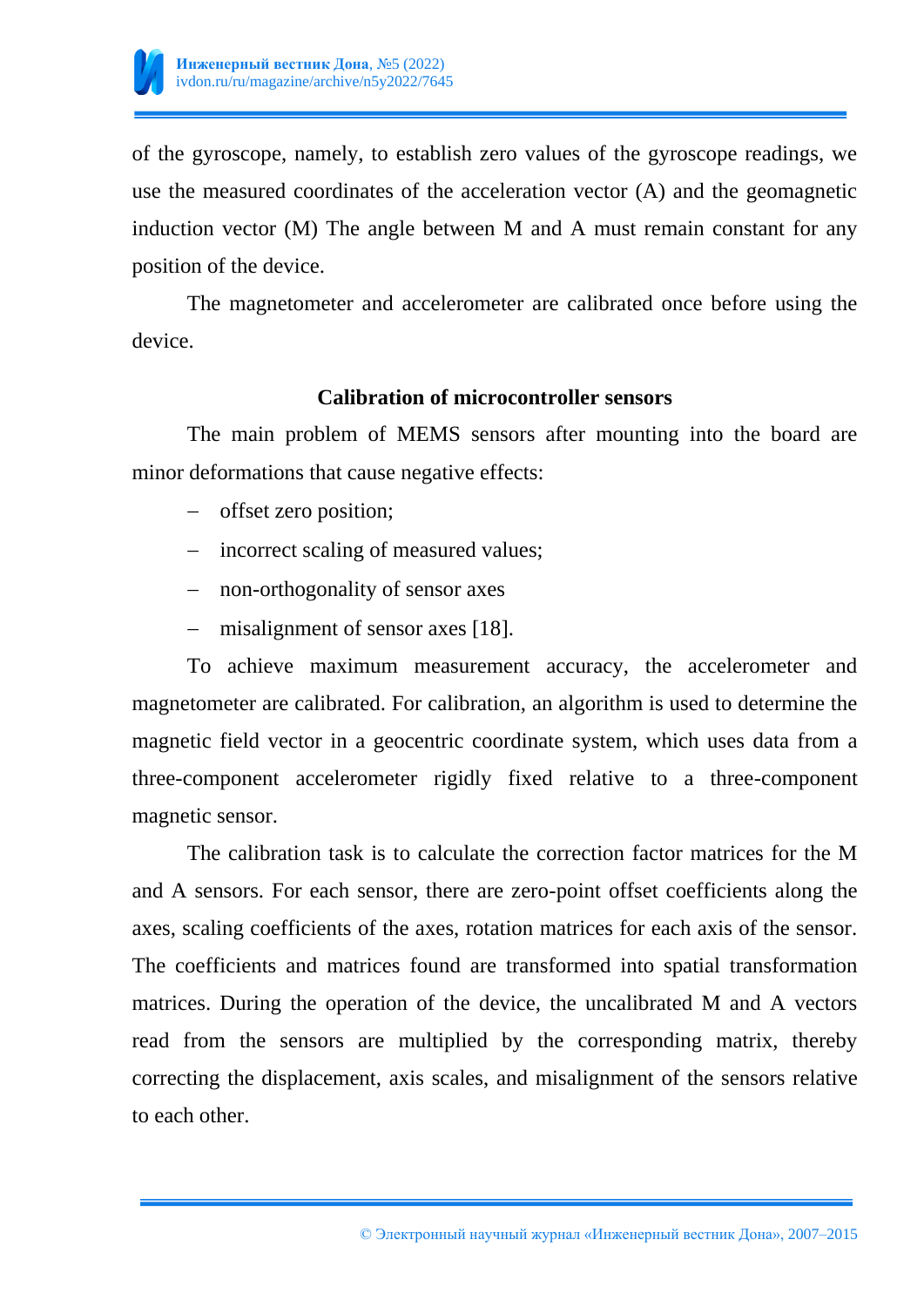

The calibration procedure is carried out separately for the accelerometer and magnetometer, correction factor matrices are calculated for each based on the analysis of uncalibrated readings from sensors.

To simplify the procedure of measuring the coordinates of the device itself, a data collection and visualization program has been implemented. The program records sensor readings when the device is stationary and when the device is moving in space. The received data is output to a text file.

In order to visually assess the correctness of the data received from the sensors, a scatter diagram of the readings is built in the data collection and visualization program, which includes 3000 coordinates from the device sensors. The construction of the diagram occurs in the process of uniform rotation of the device around each of the axes. To achieve maximum measurement accuracy, the accelerometer and magnetometer are calibrated. The scatter diagram of the calibrated sensor should be spherical, centered at zero coordinates. This demonstrates the proportionality of the values obtained and the absence of a zero point offset. After taking measurements, the constructed scatter diagram (Fig. 4-7) has an ellipsoid shape, which indicates the need for calibration of the device.

The data obtained from the data collection and visualization program is used as input to the Magneto program. They are used to calculate the displacement vector and the required calibration matrix.



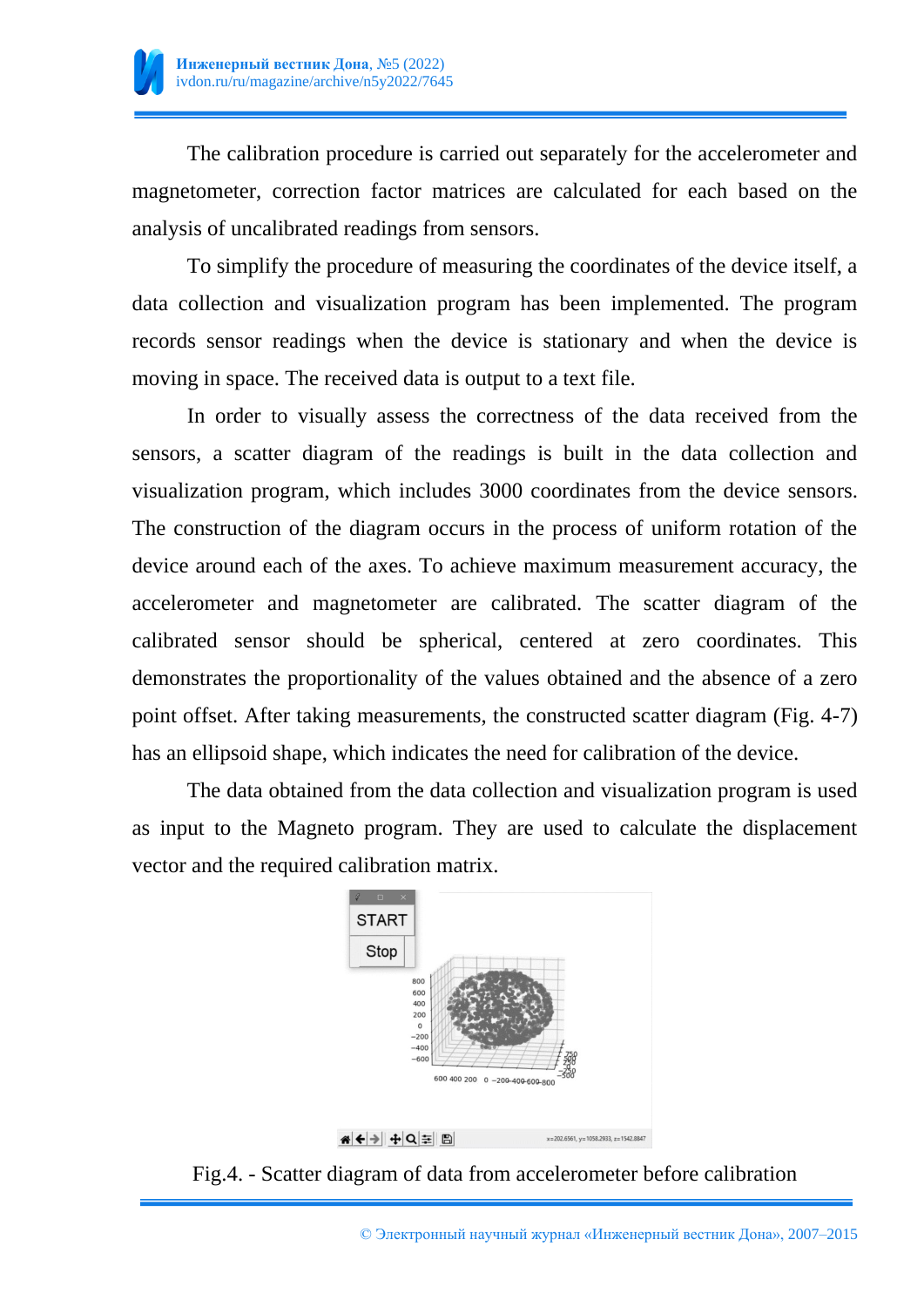











Fig. 7. - Scatter diagram after magnetometer calibration

After calibration and new measurements, the data is a ball, the radius of which is the magnitude of the external impact, and the center is the desired value of the zero offset.

The device is calibrated, it is necessary to filter the signals received from the sensors to eliminate various types of noise.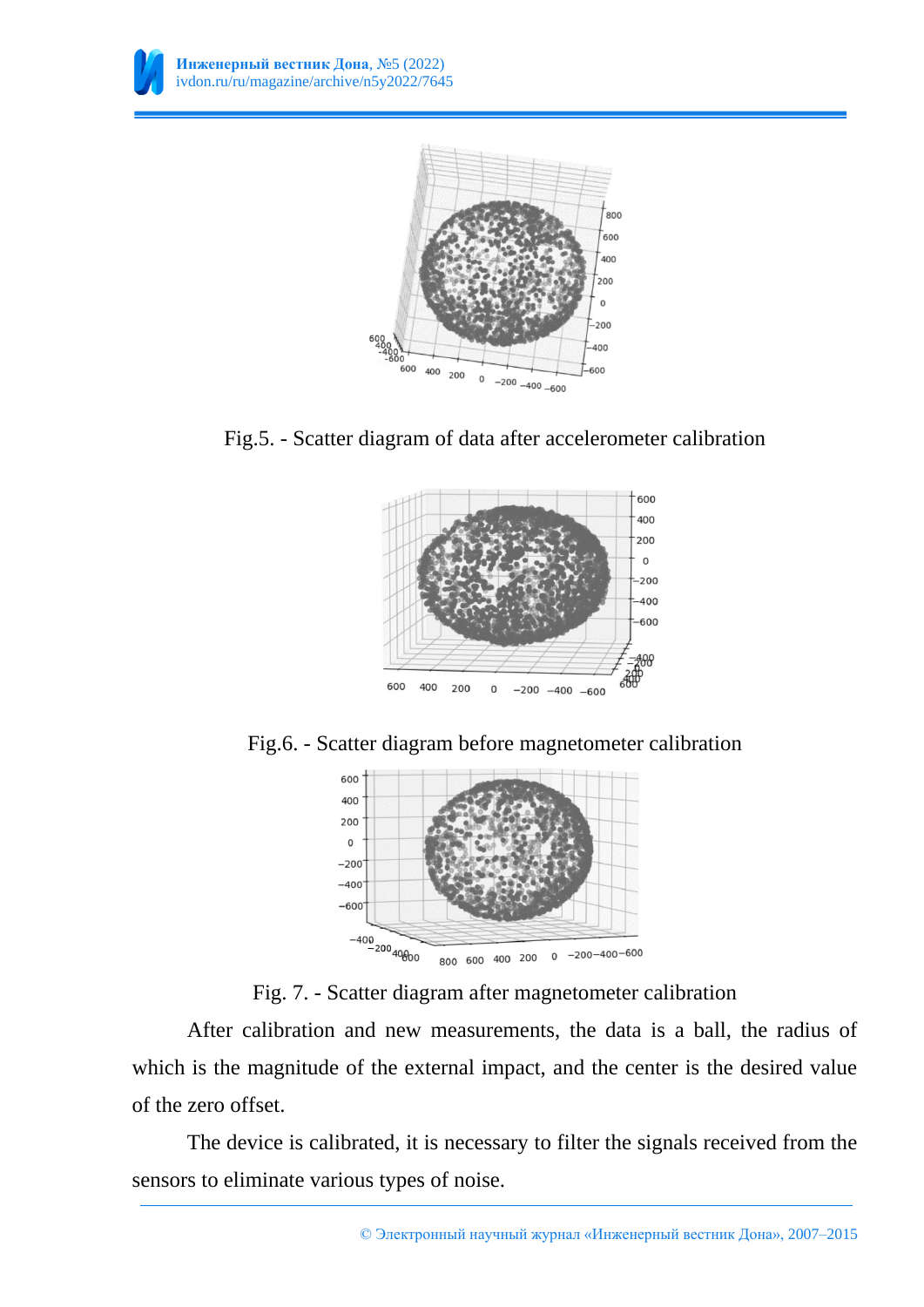

# **Implementation of the Kalman algorithm**

When working with sensors that read orientation in space, there is often a problem with the noise level of the received data. To ensure that errors in the received values do not lead to errors in the functioning of the system as a whole, data from sensors must be aggregated. When using several sensors in the measuring system, the characteristics of which depend on the influence of external factors, it is difficult to use "classical" filtering. Therefore, when developing the hardware and software complex, the Kalman algorithm was implemented.

The Kalman filtering algorithm works iteratively. At each step, noisy sensor data and the state vector from the previous step are taken; these data are used to determine the state of the system at the current step. Using a filtering algorithm, noise and signal spikes are removed.

In the Kalman filter, it is possible to set in advance the necessary information about the nature of the system, the relationship of variables and, based on this, obtain an accurate estimate.

Figure 8 shows a graph of data filtering along the x-axis of the gyroscope.



Fig. 8. - Gyroscope data filtering graph

To work with the filtering algorithm, it is necessary to calculate the mean square deviation, the average value, the maximum and minimum values of the data, and select the K coefficient - the reaction rate to data changes. We enter the necessary obtained values into the program code and execute the Kalman filtering function implemented in the C language.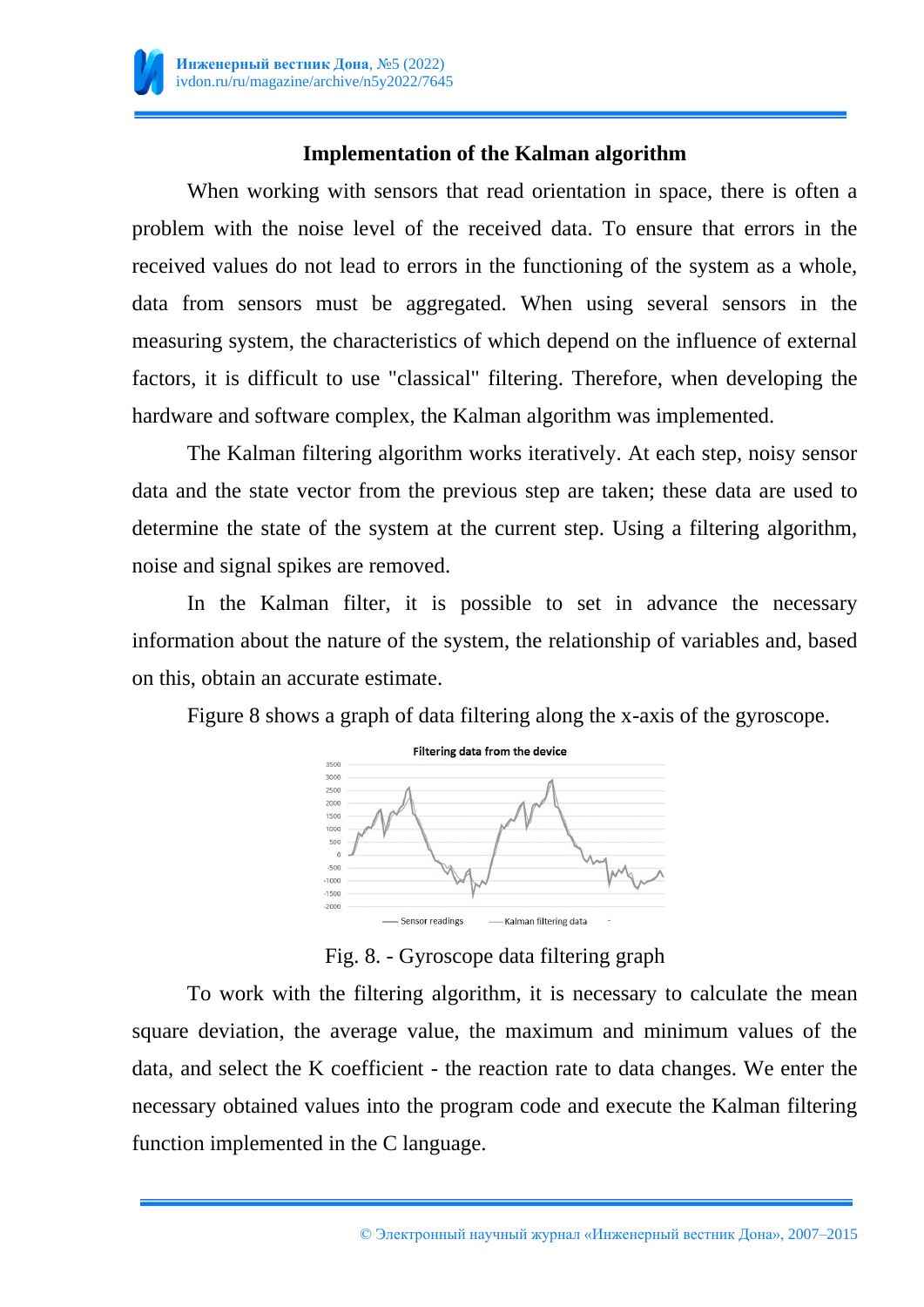

To smooth out the received data from the device, a Kalman filter is used, which reduces the noise that inevitably appears during the operation of the gyroscope, accelerometer, and magnetometer. In the algorithm of the Kalman filter, the K coefficient is set, which determines the reaction rate of the system, and the relationship of variables. Experimentally, the value of this parameter was selected, minimally distorting the input data. But as can be seen from Figure 11, with a sharp movement, we observe a "lag" as a result of data filtering, but it is much less than the required response time of the system and does not lead to inconvenience when working with the device.

Paying attention to the proximity of the true data with the received and filtered values, it is possible to identify areas of the code in which there is a loss of significant digits for single-precision numbers for both the extended and sigma – point Kalman filter.

After the sensors are calibrated and the data from them is filtered from external influences, you can start working with the software component of the complex.

#### **Description of working with the hardware and software complex**

The program of the Limbtracker complex includes the following modules:

– main function module, with a call to the function of initializing sensors, calibrating sensors, and filtering the obtained values;

– sensor connection module, reading and transmitting data from sensors;

– module for calculating calibration matrices, gravity vector, rotation matrix (Euler angles);

– calibration module.

The program is loaded by connecting USB to the computer, the device is recognized in the manager as a USB-hid interface (input-output). The input data for the program is the data received from sensors: accelerometer, gyroscope,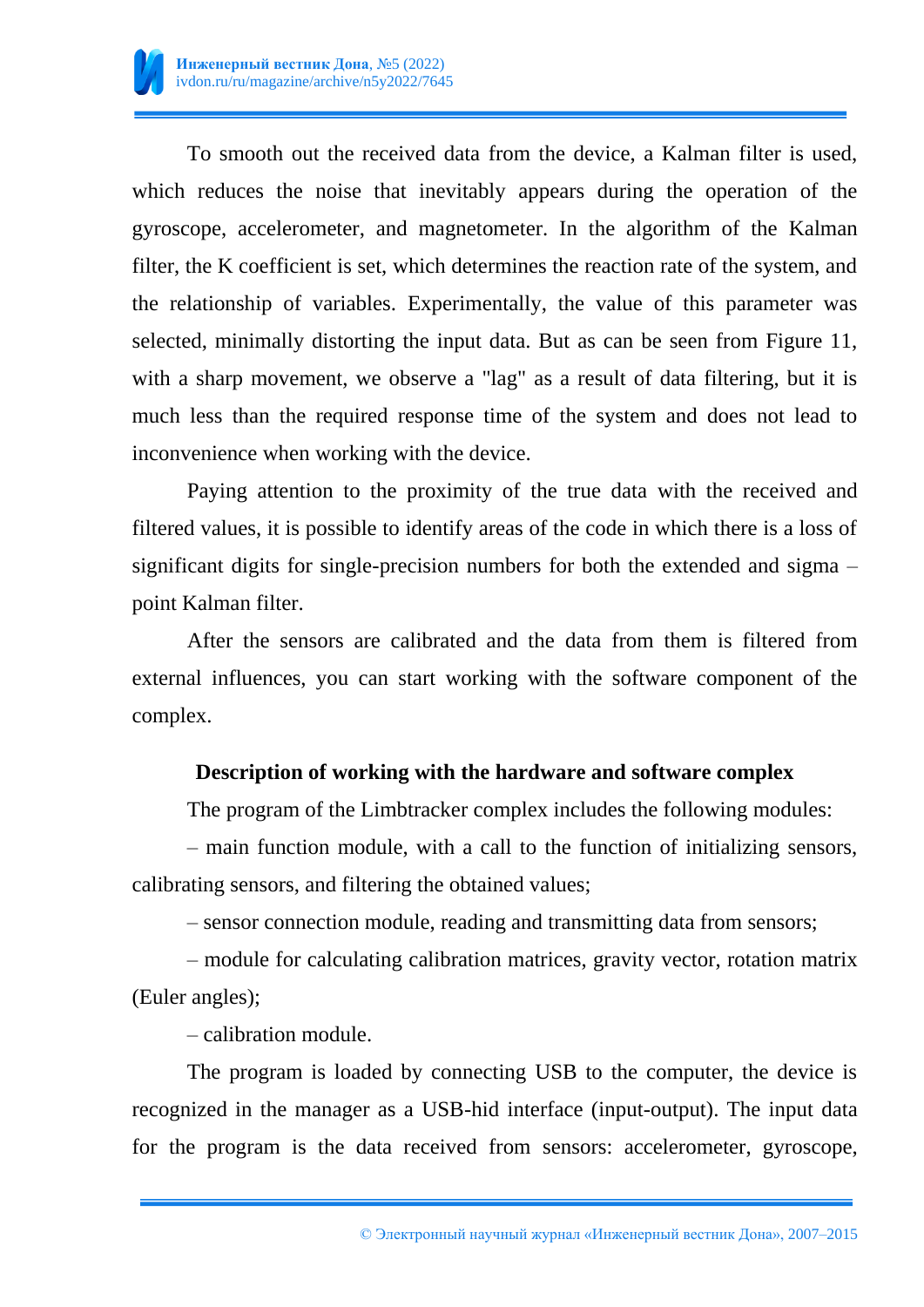

magnetometer. This data is initialized, filtered, and calibrated in the program modules.

The output data are:

– graphical information displayed on the screen;

– files in one of the graphic and text formats – copies of the image of the received values and files in the format .csv, .txt (calibration data).

The main file main.c implements the functions of initialization and configuration of peripheral devices of the microcontroller. Accelerometer, magnetometer, and gyroscope are initialized via I2C, SPI buses, setting clock rate, data range, and amplifier gain are set (since the signal from the gyroscope is weak, it must be increased).

After checking the operability of the sensors, the received values are read from the device. The obtained values are calibrated using calibration matrices and the displacement vector.

The operation of the device begins with the configuration of the STM32 microcontroller. GPIO initialization is performed (input-output interface health check) and I2C, SPI, usb\_devise buses.

After the sensor data is calibrated and filtered by the Kalman algorithm, the modified data is transferred via USB to the cursor coordinates.

The infinite loop of the main.c file checks the pressing of the button on the microcontroller and performs the corresponding LED indication. To collect data or terminate the program, you can use the reset button. Figure 9 shows the algorithm of operation of the device with a software implementation.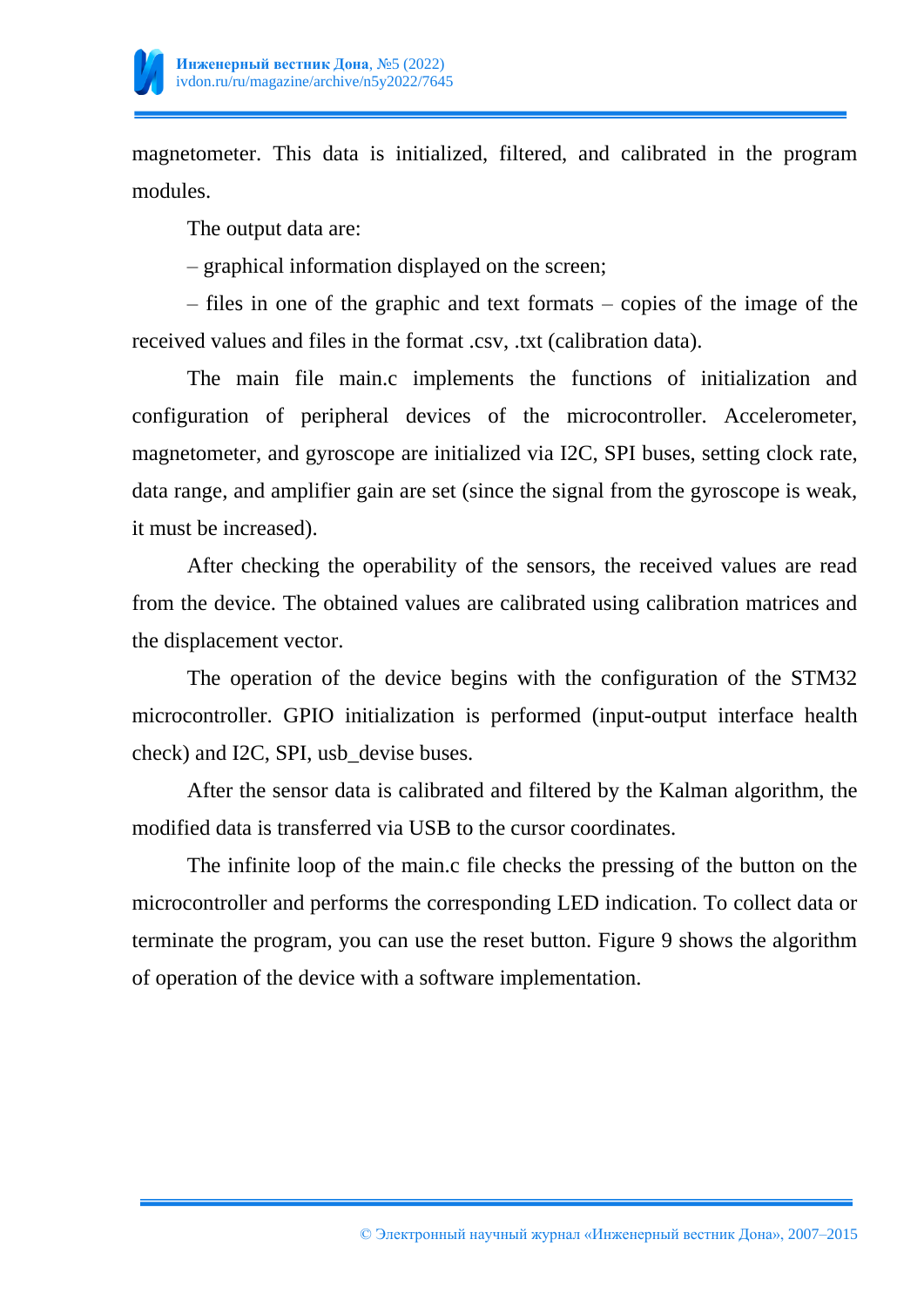

Fig. 9. - The algorithm of the hardware and software complex

After connecting the device, checking the operability of the sensors, and calibrating the device, the software, and hardware complex can be used in full, namely: control the PC cursor, perform the necessary functions for everyday work at the computer, thereby solving the problems of patient rehabilitation.

# **Conclusion**

The article describes the development of a hardware and software USB-hid device "Limbtracker", designed for the rehabilitation of people with impaired motor functions and people with disabilities. The complex is implemented as a real-time motion tracking system. The selected sensors of the device use a three axis accelerometer, a three - axis gyroscope, and a three - axis magnetometer.

The development and application of a hardware and software complex based on the STM32 microcontroller is a universal solution, as it provides several options for modification and expansion of functionality.

The "Libtracker" device allows you to take the readings from sensors and calculate the orientation in space. In order to achieve maximum measurement accuracy, the accelerometer and gyroscope are calibrated, the Kalman filtering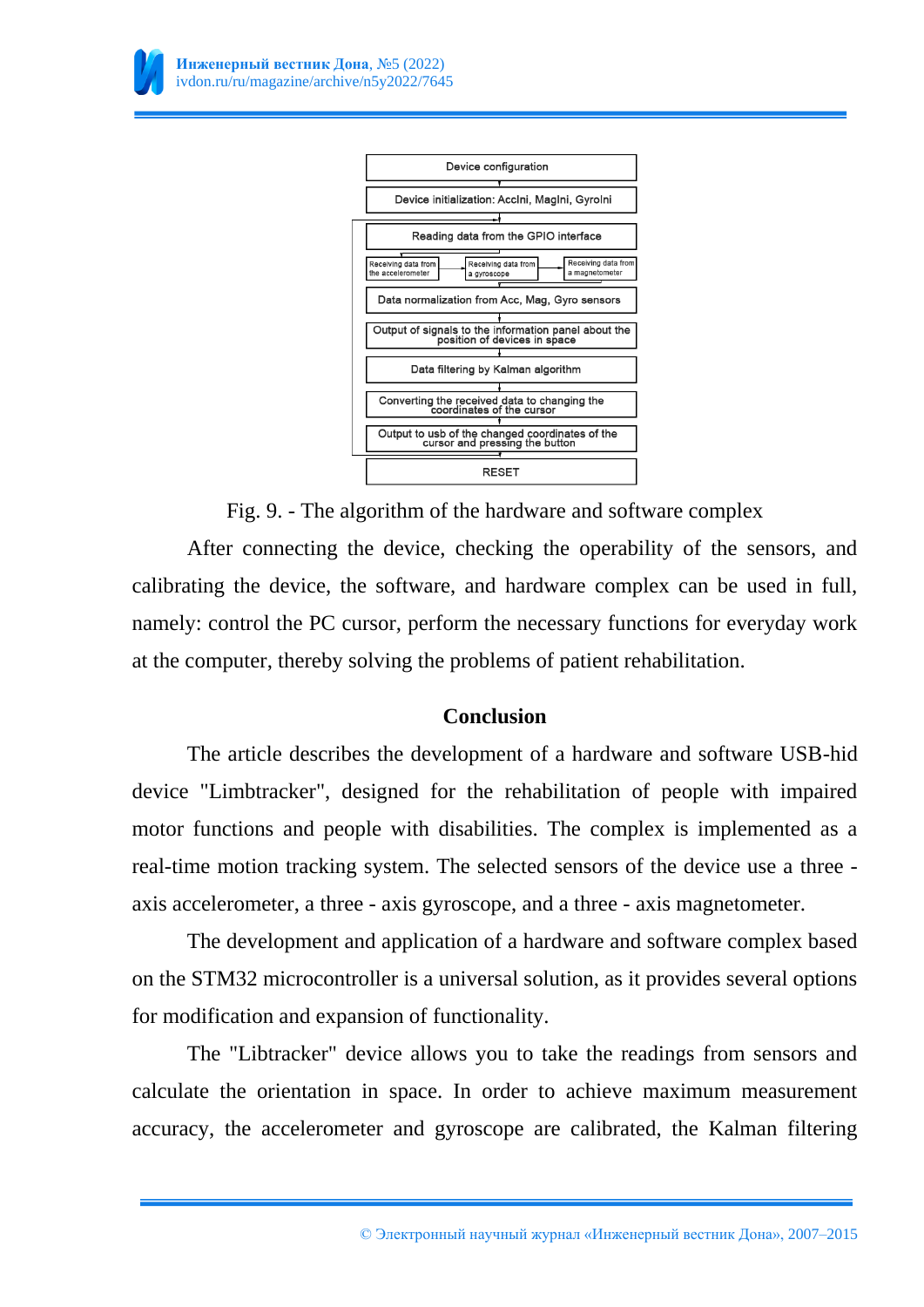

algorithm is implemented, with the help of which noise and signal spikes are removed [19].

Further lines of research are related to the search and development of more effective methods for filtering data and improving the dynamic properties of "Limbtracker".

The hardware and software complex is at the stage of implementation in the Professorial Clinic of the Krasnoyarsk State Medical University named after Professor V.F. Voino-Yasenetsky. Testing it on real patients will make it possible to track the effectiveness of "Limbtracker" in the rehabilitation process.

#### **References**

1. Trayner P. Using Software Technology in Neurorehabilitation to Facilitate Effective, Time-Efficient Goal-Setting. Archives of Physical Medicine and Rehabilitation, Volume 101, 2020. pp. 49-50.

2. Winstein C., Requejo F. Innovative Technologies for Rehabilitation and Health Promotion: What Is the Evidence? Physical Therapy, Volume 95, Issue 3, 2015. pp. 294–298.

3. Fischi M. Information technology is changing the way society sees health care delivery, Int. Med. Informatics, vol.  $66. - N<sub>2</sub>1. -2002$ . pp. 85-93.

4. Suxix V.G., Chexa V.A., Stepanova M.V. Informacionnye texnologii v reabilitacii invalidov [Information technologies in the rehabilitation of the disabled: a methodological guide]. Krasnoyarsk, KGBU SO Kompleksnyj centr social`nogo obsluzhivaniya naseleniya, 2011. p. 150.

5. Uroven invalidizacii v Rossii: Federal`naya sluzhba gosudarstvennoj statistiki [The level of disability in Russia: Federal State Statistics Service]. URL: rosstat.gov.ru/folder/13964 (accessed: 25/03/2021).

6. Kilbride Ch., Nowicky A., Warland A. Rehabilitation Using a Novel Home-Based Digital Therapy Device for The Upper-Limb Post Stroke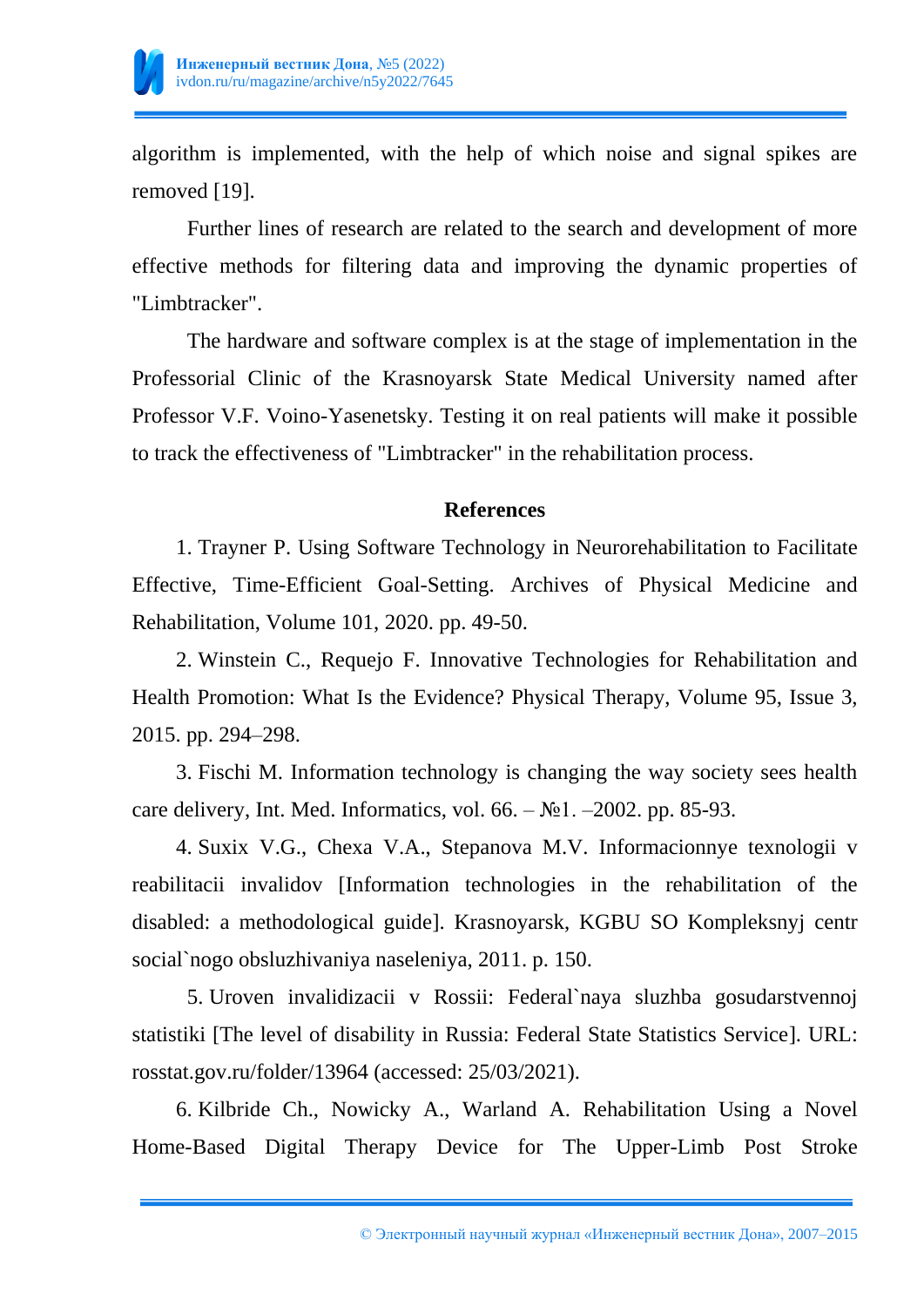

(RHOMBUS). Archives of Physical Medicine and Rehabilitation, Volume 102, 2021. pp. 1- 11.

7. USB HID for STM32 in STM32IDE. URL: ixbt.com/live/diy/usb-hidinterfeys-dlya-stm32-v-stm32ide.html (accessed: 07/04/2021).

8. Ivanilova T.N., Dneprovskaya M.A., Chichikov S.A., Kushnerov A.V. Yuzhno-Sibirskij nauchnyj vestnik, № 2. DOI 10.25699/SSSB.2021.36.2.027, 2021. pp. 47-54.

9. SenoReHab URL: sensorehab.com/ru. (accessed: 09/04/2021).

10. Biomexanika Trast-M [Biomechanics Trust M]. URL: neurocor.ru/product/biomehanika-trast-m (accessed: 15/04/2021).

11. Prokopenko S.V., Mozhejko E.Yu. Patent №2494670 Rossijskaya Federaciya. Sposob korrekcii melkoj motoriki s ispol`zovaniem sensornoj perchatki [A method for correcting fine motor skills using a sensory glove]. Krasnoyarsk. No. 2011150588, Byul. №17, 2013. p. 8.

12. Masabaev, E. S. Primenenie IT-texnologij v reabilitacii postinsul`tnyx bol`nyx. Molodoj uchenyj, 2016. № 30. URL: moluch.ru/archive/134/37531/ (accessed: 15/04/2021).

13. Dogan I. Arm-Based Microcontroller Multitasking Projects. Elsevier Science, 2020. p. 524.

14. PlasDzh.Vander Dzh. Python dlya slozhny`x zadach: nauka o danny`x i mashinnoe obuchenie. Spb, 2018. pp. 263 - 376.

15. Rossi M., Toscani N., Mauri M., Castelli Dezza F. Introduction to Microcontroller Programming for Power Electronics Control Applications. CRС Press. 2021. pp. 9 - 20.

16. Martin M. Insajderskoe rukovodstvo po STM32 [Insider Guide to STM32]. URL: istarik.ru/file/STM32.pdf (accessed 05/11/2021).

17. ST life augment. URL: st.com/en/microcontrollersmicroprocessors/stm32-32-bitarm-cortex-mcus.html (accessed 20/05/2021).